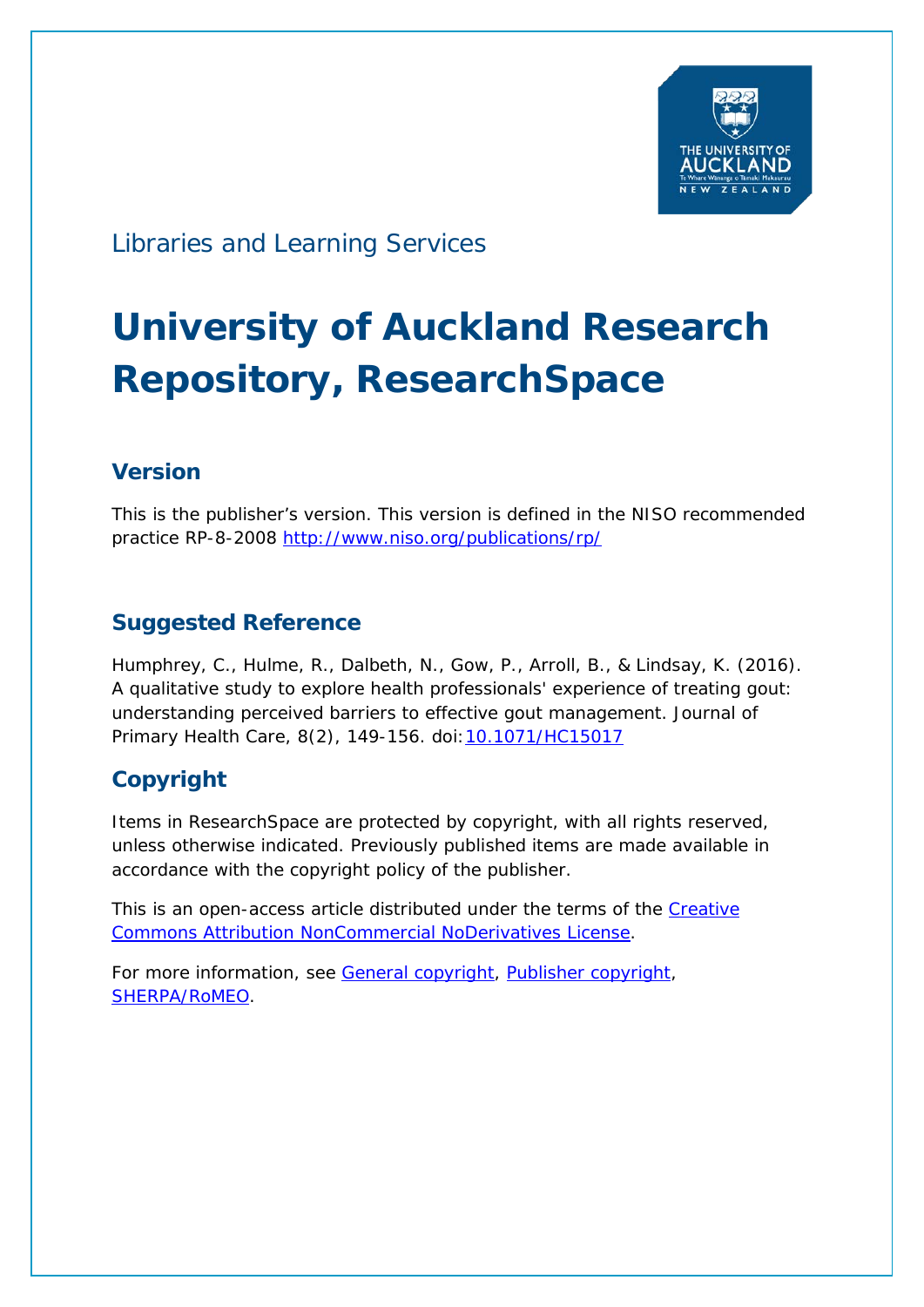## A qualitative study to explore health professionals' experience of treating gout: understanding perceived barriers to effective gout management

Chloe Humphrey BBiomedSci;<sup>1</sup> Richard Hulme MBChB, FRNZCGP;<sup>2</sup> Nicola Dalbeth MBChB, MD, FRACP;<sup>3,4</sup> Peter Gow MBChB, FRACP;<sup>5</sup> Bruce Arroll MBChB, FRNZCGP;<sup>6</sup> Karen Lindsay MBChB, FRACP<sup>4,7</sup>

#### **ABSTRACT**

**INTRODUCTION:** The management of gout is challenging and mainly occurs in primary care. This study aims to explore the experience of treating gout among primary care clinicians and understand the perceived barriers to effective therapy.

**METHODS:** Fourteen health professionals from primary care practices in South Auckland were recruited. Each participated in a semi-structured interview exploring their experience of treating and managing gout patients were analysed thematically.

**FINDINGS:** Participants described the large burden of gout in their communities and the importance of the clinician–patient relationship in gout management. Four themes summarise the perceived barriers to effective urate lowering therapy (ULT); unique gout factors, eg its intermittent nature and potential for stigmatisation; systemic barriers to optimal treatment, or barriers that emerge from working within a certain organisation; uncertainty about ownership, or who should carry responsibility for overcoming barriers to optimal treatment; and cultural barriers to optimal treatment.

Conclusion: Clinicians in primary practice perceive gout management to be mainly acute rather than preventive care. Patients may be stigmatised and management difficult particularly when diet is emphasised over ULT. Practice nurses are a group potentially available and willing to assist in educating patients. These findings may be helpful in planning for and improving healthcare in gout.

KEYWORDS: Gout; general practice; uric acid; primary health care; allopurinol; primary prevention

#### Introduction

Gout is a common form of inflammatory arthritis, and management is frequently suboptimal. In New Zealand (NZ), many Māori and Pacific Island men have a genetic predisposition to gout and experience more severe and debilitating disease.1–3 The most recent epidemiological data show that gout prevalence in Māori and Pacific Island males aged 65 years is more than 30%.4

Acute gout attacks are self-limiting and can be treated with non-steroidal anti-inflammatories (NSAIDs) colchicine or prednisone.<sup>5</sup> Gout management also includes lifestyle modification advice, especially dietary exclusion of alcohol, high purine and fructose foods.<sup>5</sup> However, unless urate lowering therapy (ULT) is started and continued long-term to reduce the serum urate below saturation concentrations, patients can develop progressive disease, with recurrent

1 Medical student, University of Auckland

2 East Tamaki Healthcare

3 Department of Medicine, University of Auckland

4 Department of Rheumatology, Auckland District Health Board

5 Department of Rheumatology, Counties Manukau District Health **Board** 

6 Department of General Practice and Primary Health Care, University of Auckland

7 Department of Immunology, Auckland District Health Board, NZ

J PRIM HEALTH CARE 2016;8(2):149–156. 10.1071/HC15017

Correspondence to: Karen Lindsay Department of Rheumatology, Auckland District Health Board, Auckland, NZ klindsay@adhb.govt.nz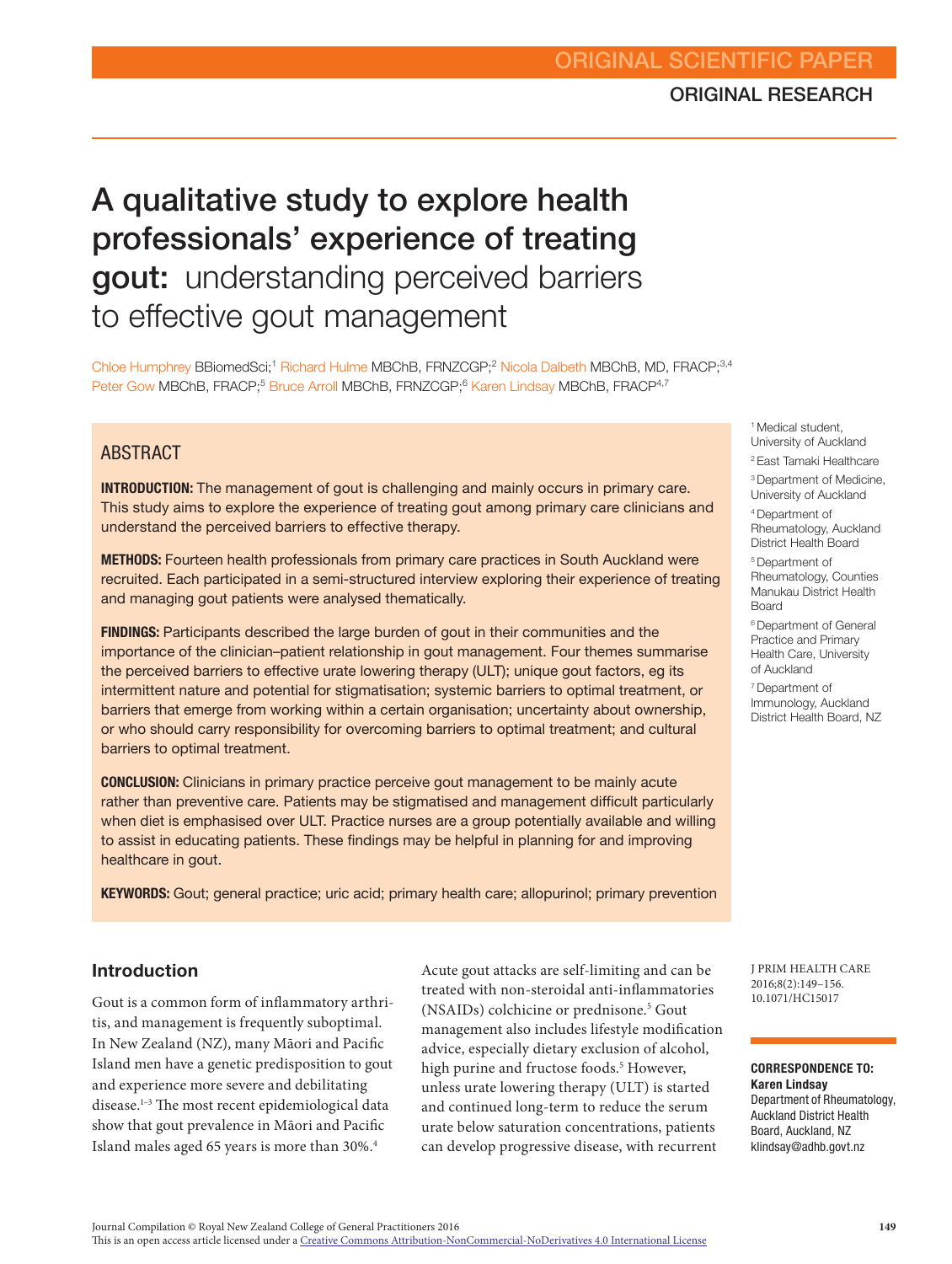#### WHAT GAP THIS FILLS

What we already know: Gout treatment in NZ and overseas is frequently suboptimal, with statistics showing that treatment outcomes for Māori and Pacific Island men are particularly poor. Although the barriers to optimal gout management have been examined from the patient perspective, a health professionals' perspective has not been examined in NZ.

What this study adds: This study identifies important perceived barriers impacting on the clinician–patient relationship that may contribute to a poor outcome in gout management. Clinicians may benefit from putting less emphasis on dietary modifications over ULT. Practice nurses are a group potentially available and willing to assist in educating patients.

> attacks, gouty tophi, joint damage, and limitation of quality of life.<sup>6,7</sup>

> There are low national rates of continuous allopurinol prescription and serum urate monitoring in NZ.8 To date no qualitative data exist on the perspective of NZ health professionals as to why gout treatment remains suboptimal.

> Qualitative research can help provide insights into 'real world' experiences of patients and clinicians<sup>9</sup>

Table 1. Guideline for questions to ask during interviews

Initial guideline and starting point for the interviews:

• What are the barriers to effective gout treatment? The themes and questions to be focused in this qualitative study may change over time.

The interview may be completely open to allow ideas to originate from the patient, focus group or healthcare worker.

In the event of a lack of spontaneous rapport the following questions may be used to facilitate the patient or group in volunteering information.

- What experience do you have of treating gout or seeing patients with gout? (Please give examples of memorable or typical patients you have seen.)
- Which patients pose particular problems?
- What do you feel are the barriers to effective gout therapy?
- What factors in your practise need to be changed in order to improve the success of gout treatment.
- What changes could be made at a community level to reduce the burden of gout?
- What could be done at a national level to improve gout treatment/reduce the burden of gout arthritis?

and suggest ways to make health care more sensitive to the needs of the patients.10 The aim of this study was to explore South Auckland primary care clinicians' experience of treating gout and their perception of the barriers to effective ULT in gout patients.

#### Methods

Participants were recruited from a Primary Health Organisation (PHO) in South Auckland in 2012. The PHO had 106,310 patients (14% Māori and 45% Pasifika).<sup>11</sup> In 2012, 2452 patients presented to this PHO 682 times with acute gout attacks. Of these patients, 18% had serum urate levels at therapeutic target (<0.36 mmol/L).<sup>11</sup>

Participants were recruited by interviewer CH, a medical student (six general practitioners (GPs), four nurses, and one pharmacist). Interviews were conducted and themes were derived inductively from the data.12 Validation interviews using the same questions were held with one GP and two practice nurses recruited from general practices from another PHO in South Auckland (total number of participants = 14). Clinicians who had regular interactions with patients with gout participated. All participants provided written informed consent, and the Northern Y Regional Ethics committee reviewed and approved the study protocol (NTY/06/12/136).

A single interviewer (CH) conducted semistructured, one-on-one interviews with all study participants using questions compiled by KL (Table 1). Health professionals were asked to discuss potential barriers to effective gout treatment, patients posing particular problems, memorable gout patients, and ways changes in their practice in the community and nationally could improve the quality of gout management. Further questions were asked if clarification was required. Interviews were conducted in a private setting convenient to each participant and interview duration varied from 20–60 min. To form an idea of organisation-wide perceived barriers to optimal gout treatment, clinicians were included who affect gout management through prescribing urate lowering therapy (ULT) or who provide allied healthcare or support such as practice nurses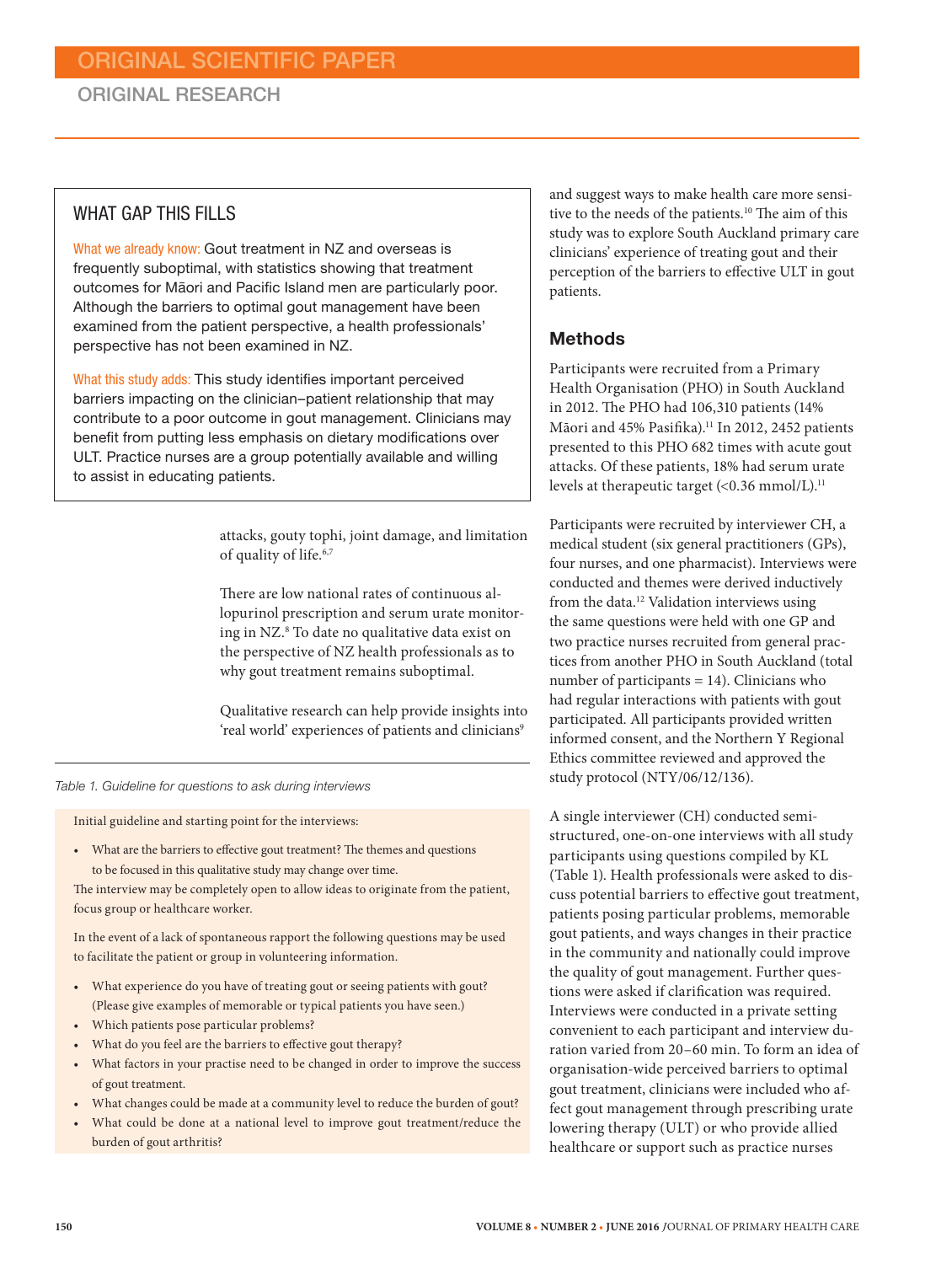and pharmacists. Two GPs also had a management role in their organisations.

Confidentiality was ensured by allocating each participant a numeric code, to store data anonymously. Each interview was recorded and transcribed, and the transcripts were analysed and coded using the NVivo software tool (QSR international QSR International Property Ltd, version 9).

Weekly meetings were held between CH and KL to clarify and define emergent themes. Group meetings were then used to validate themes in discussions with clinicians from the PHO, members of the Māori Gout Action Group, and at Continuing Medical Education meetings with PHO GPs, some of whom had taken part in interviews.

#### **Results**

Six main themes emerged in health professionals' experience of treating gout, including four barriers to effective ULT. First, participants acknowledged and described the large burden of gout pain and disability in their South Auckland community. Central to their ability to treat gout effectively were clinician–patient relationships, and their enabling effect in educating patients and managing gout. Perceived barriers to effective ULT included gout factors, systemic barriers, ownership and cultural barriers.

#### Clinician–patient relationships

Participants tended to frame their understanding of potential barriers to effective therapy by looking at both sides of the clinician–patient relationship.

Participant 1 (GP): *I think gout is very difficult to treat at times. It is a two way approach, from doctors and patients.*

Therapeutic relationships, however temporary, required engagement and communication between two people, with the expressed purpose of helping patients to change their behaviour around diet, alcohol consumption and longterm use of ULT.

Participant 11 (GP): *That's the role of the clinician, to motivate them to change, you know, how do you motivate them to do that? How do you empower them? How do you make them aware of complications of an illness, and how they can be prevented?*

Types of behaviours needing to change were eating seafood, drinking beer, drinking sugary drinks, and taking prescribed ULT. For some dietary modification was the dominant behaviour discussed. Non-adherence to diet and lifestyle factors were considered the biggest barriers to effective gout therapy, and they also generated frustration, suggesting clinicians also perceived that patients get repeated attacks because they do not observe the recommended dietary restrictions. Others focused on starting ULT, developing a relationship and incentivising patients to take ULT to reach target serum uric acid measures.

#### Perceived barriers to effective gout management

#### Gout factors as a barrier to effective management

The natural history of gout (beginning infrequently, presenting acutely, insidiously progressing, and the development of comorbid conditions) was a barrier to effective management. It was treated acutely rather than chronic, preventive treatment.

Participant 1 (GP): *I think active management is important, rather than being reactive. And that's something that probably most GPs are not really doing that well.*

The perception of acute gout as being triggered by diet was felt to negatively affect effective gout treatment. Combinations of comorbidities and treatment side effects meant that gout therapy for individuals was complex. This created uncertainty as to the best management of acute and chronic gout.

Participant 2 (Pharmacist): *Well, it's about the complexity of the condition, the co-existing morbidities, so like for example renal function, and the fact that allopurinol as a preventer, and I know it's not the only preventer, but needs to be managed carefully.*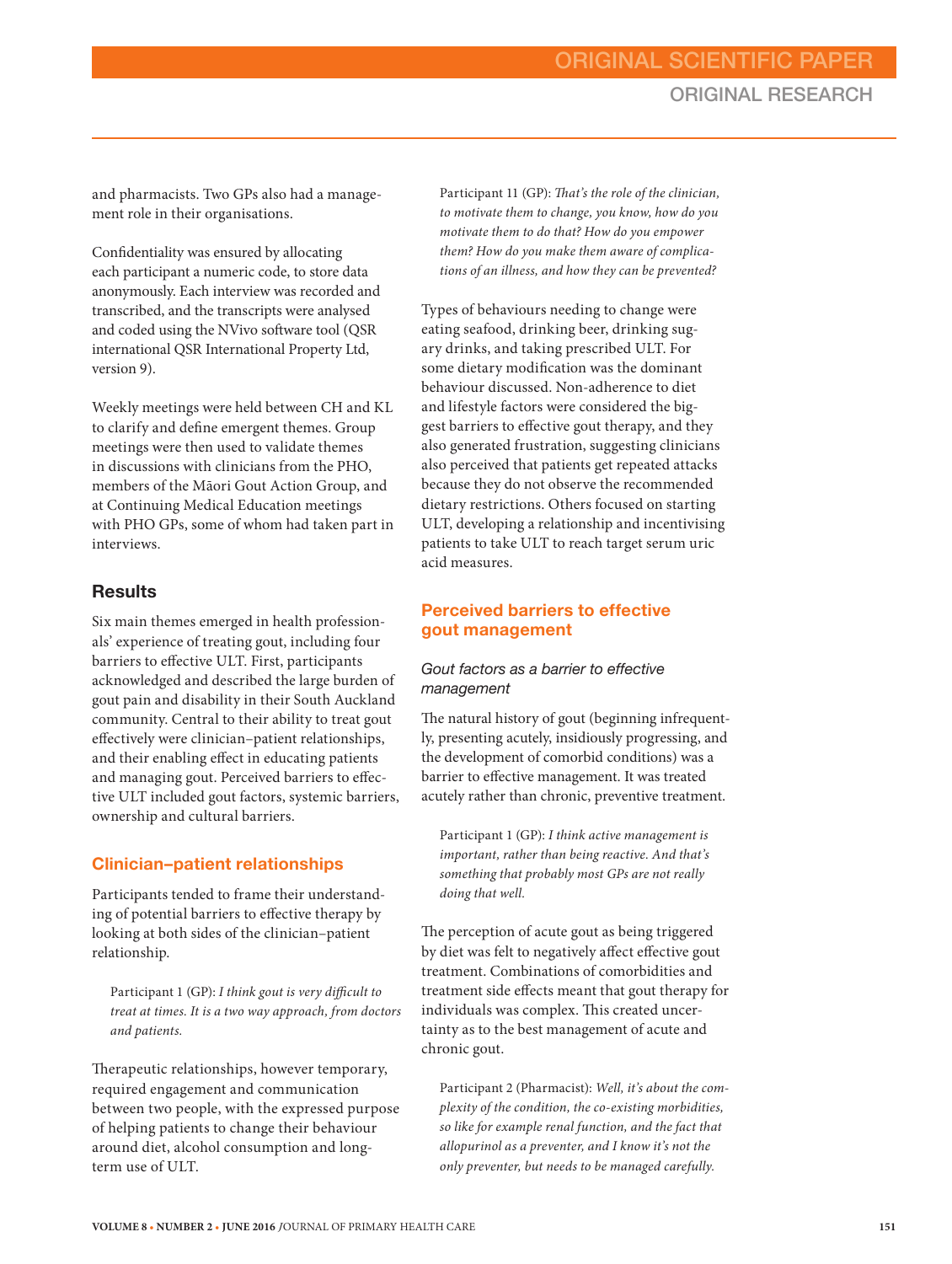In addition, interviewees felt that patients did not take allopurinol as instructed and re-presented only with acute gout attacks. Clinicians described feeling that they had little control over both aspects of patient behaviour. This led to frustration and despair on the health professionals' part, who perceived patients as not taking responsibility over their own health (ownership) and contributed to a perception of futility around gout management.

Participant 10 (GP): *At the end of the day, he didn't do anything to help himself either, and it was really frustrating treating the person.*

Conversely, some clinicians focused on arranging for follow up when acute attacks abated, starting ULT along with anti-inflammatory medication, monitoring serum urate to achieve target levels, and using blister packs to reduce confusion, in particular as doses were escalated. They described cases of observed clinical improvement. Often patients who lost momentum, forgot to fill out prescriptions, and did not attend follow up appointments, had a greater burden of disease and associated medical comorbidities which made it challenging to continue ULT.

#### Systemic barriers

The second group of barriers impacting patientclinician relationships were organisational. They included factors such as time constraints and using a business model rather than best practice for each patient. For example, some clinicians perceived that their practice's focus was on shorter waiting times, with limited access to follow-up appointments with the same doctor.

Participant 11 (GP): *Practices who offer drop-in systems can have large volumes of patients in their waiting room, and if there are limited numbers of staff, doctors in particular, working, then there's some time pressure on doctors to see patients relatively quickly*

Interviewees felt there were insufficient resources to treat patients with gout and that the problem needed more central government funding. Lack of time, the systemic barrier most commonly

referred to, was perceived as a barrier to delivering effective healthcare because it limited the time available to talk to patients, explore their willingness to adopt behavioural change, and provide gout education.

Participant 3 (GP): *It's another thing, too, the time issue. Cause if you're really, really busy, you don't spend time to talk to the patient, you don't have time, if we're busy.*

Clinicians also identified areas where they would like to improve their own practice, such as spending more time with patients, but were restricted by systemic constraints.

Participant 9 (GP): *Of course, also it's the health professionals, you know, I blame also ourselves that we don't spend enough time to educate people about gout.*

#### Ownership barriers

The third theme was ownership of the gout problem, the barriers to preventing gout, and who in the relationship should try to overcome them. Some had the sense that patients lacked ownership over their own health.

Participant 10 (GP): *At the end of the day, you can only do so much with medication. What do they say, you can take a horse to the water, you can't make him drink it.*

A sense of who should take ownership became externalised beyond patient-clinician relationships as some participants also identified potential solutions in the community or nationally, through media campaigns to educate the wider public about gout and gout management. Clinicians who felt that gout could be effectively managed displayed a stronger sense of ownership over outcomes of gout management, and gave different examples of how to incentivise a patient with gout to take ULT. These interviewees also identified scope for improvements in their own practice.

In the PHO, nursing staff triaged patients. They spoke about the importance of relationships in educating patients and understanding barriers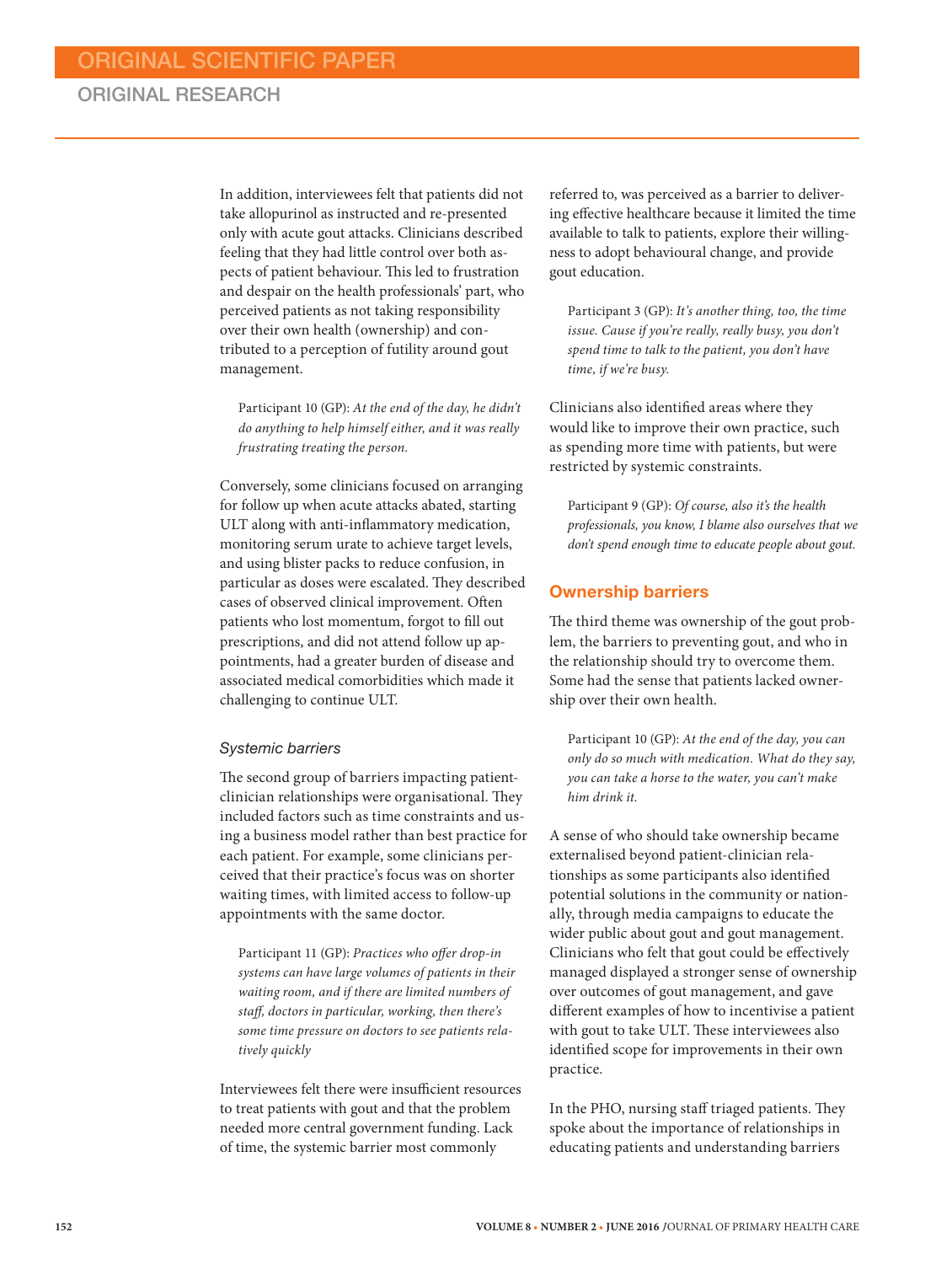to gout management. They described a desire to help in managing gout, but felt that it was not part of their job description or an expectation of their role.

Participant 6 (Nurse): *We actually don't do much with the patient, we just take blood pressure and weigh, and then they go to the doctors…while they're here, we do talk to them about the foods and taking medications regularly and alcohol limits and all that. But not really into it, one-to-one, you know? And yeah, so if we do something like that, more education on it, one-to-one, then we'll feel that we do something about it.*

One nurse interviewed had been involved in gout management and felt able to improve patient engagement and gout management through education, in research studies, and as part of practice development.

#### Cultural barriers

Participants recognised cultural differences between clinicians and patients as a further barrier to best gout management, as it affected many aspects of the patient-clinician relationship. Language differences formed a barrier to communicating the mechanisms of gout attacks and its treatment and made it difficult to persuade patients to adhere to recommended behaviours and ULT. This challenge was compounded by limited time to explain and educate.

Participant 2 (Pharmacist): *You can never perceive the level of comprehension. It's very hard, you know, people will go to them 'do you understand?' and they'll go [nods head] and mean 'no'.*

Clinicians felt that talking about food and alcohol was necessary to prevent gout attacks, but was also a cultural issue that was difficult to confront. If they were not from the same culture participants at times were reticent about bringing up the subject of food and alcohol. Perceptions of the patients and their apparent lack of concern for having gout were felt to be culturally based issues.

#### **Discussion**

Recent results from the Aotearoa NZ Health Tracker showed a higher prevalence of gout

among Māori and Pacific people, leading to a large burden of gout in the community of South Auckland.13 This qualitative study has explored the experience of a range of primary care clinicians in the South Auckland community and the barriers they perceive to effective ULT in patients with gout. Clinicians are aware of the suffering of gout and of the need to provide effective education about lifestyle and medications.<sup>14-16</sup> We found interviewees were frustrated that gout was treated mainly as an acute condition rather than addressing the barriers to initiating preventive action and treating gout as a chronic disease. They felt there was inadequate time for patient education. Where treatment was suboptimal or where poor gout outcomes existed, there was a sense of frustration and despair among clinicians and a feeling of futility in their attempts to tackle gout in primary care: a wider education campaign was needed.

These results are consistent with research conducted locally and internationally. They mirror many of the findings from research into the experience of men living with gout in NZ, in particular the experiences of Māori men with gout who feel they do not have enough good information about the condition.<sup>16</sup> A review conducted in the United Kingdom found that only a small proportion of gout patients receive adequate education, advice and treatment for their condition and that doctors focus on treating attacks acutely rather than managing gout chronically. Additionally, ULT was often under-prescribed and underdosed.17 Similarly, a qualitative study involving 18 health professionals in the UK found there were discrepancies in knowledge and understanding of best practice around gout treatment, that it was treated acutely rather than chronically, and that there were few incentives to provide optimal treatment.18 Lipworth et al. suggest that clinicians may under-prescribe ULTs for several reasons, such as a long-held but unsubstantiated fear of allopurinol hypersensitivity, lack of time and resources, and possibly due to a confusing message regarding which ULT to use, at which dose and in which patients.19 To address the issue of time poverty in primary care, a 'seven-minute protocol' has been developed in Counties Manukau District Health Board to enable patients to receive treatment for acute attacks simultaneously be started on preventive medication.<sup>20</sup>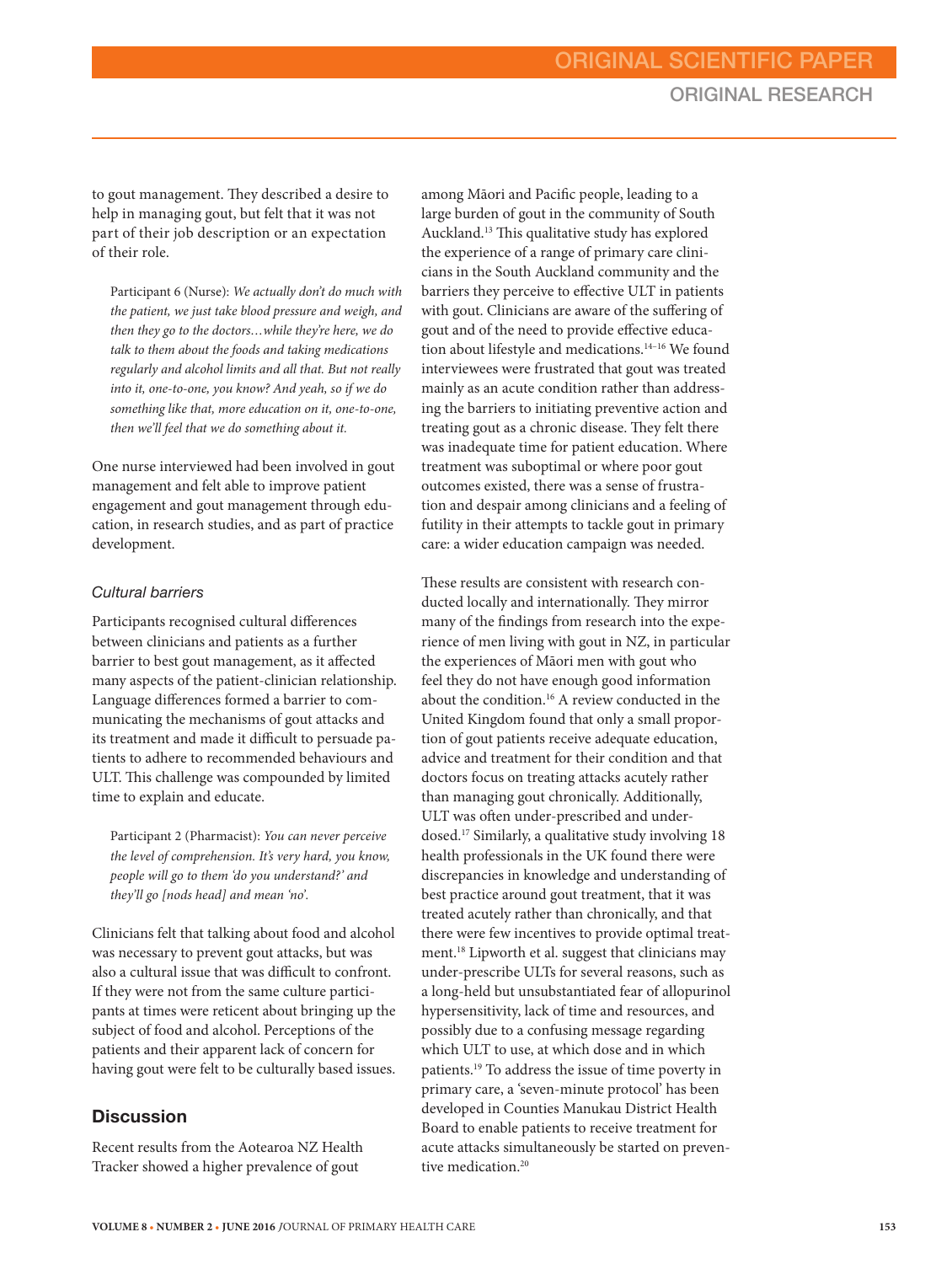Of importance, patients often feel that there is a stigma attached to gout and they harbour a sense of shame because of its relationship with food and alcohol intake. $^{\rm 14,21}$  Some clinicians placed a high priority on the role of food and alcohol intake in gout management, and saw it as an important barrier to optimal gout care, thus potentially perpetuating the stigma and unwittingly creating an environment where reticence about seeking help for gout management could occur.<sup>21</sup> A recent study also found that gout educational resources similarly over-emphasised diet and alcohol as recommended lifestyle changes to help prevent attacks, rather than improving patients' knowledge around the efficacy and mechanisms of ULT or being aware of target serum urate levels.22 Newer, more appropriate gout resources developed in response to this emphasise that even sustained lifestyle and dietary changes can reduce serum uric acid only by 10%.23

Due to genetic factors, Māori and Pacific Island patients have a predisposition towards poor excretion of uric acid, and knowledge of this may help destigmatise gout in this group.1 Genetic risk was not mentioned by our interviewees as a barrier to optimal gout treatment, highlighting the importance of improving and supporting cultural competence among clinicians to overcome perceived cultural barriers. Through this lens, clinicians are responsible for knowing their own culture, and differences between their culture and their patients'. Understanding these differences might impact on health inequalities for Māori and other Pacific people who suffer the greatest burden of gout.<sup>24</sup> In clinics and organisations with a high proportion of Māori and Pasifika patients, on-going further training in cultural safety of clinicians may be a way forward in addressing the perceptions health professionals hold of lack of patient ownership of responsibility in achieving effective gout treatment.<sup>24-27</sup> In a step towards addressing this, the NZ Ministry of Health has commissioned a review of the available gout patient and clinician educational material available to primary care doctors with a focus on the health literacy skills of doctors.23,28

One clinician felt that behaviour among patients with gout reflected familial, culture-wide lack

of ownership or responsibility. They described observing patients laughing about gout and perceived them as not taking it seriously or not wanting to do anything about their condition. This perception is mirrored by a qualitative study finding men often use humour as a way of dealing with gout they perceive as embarrassing, and untreatable.14 Te Karu et al. highlighted the experience of Māori men with gout, who described using stoicism and accepting the suffering of gout, its perceived inevitability, as a response to the poor information they felt they had received about gout prevention.<sup>16</sup>

A higher level of teamwork between GPs and nurses may improve satisfaction of both patients and the general practice workforce, improve outcomes, and engender innovative solutions to community health problems in chronic disease.28 This and other initiatives that include nurses in gout management have been shown to be highly effective in improving effective gout management.29 Because of limited GP time to educate patients, nurses could do this using the currently available resources on gout.23 Counties Manukau District Health Board has an At Risk Individuals programme, a connected care programme that uses electronic health records shared across community and hospital settings, where nurses are part of multi-disciplinary teams with an ongoing co-ordination role that is patient and whanau centred rather than focused on episodic reactive care. This would be suited to patients with poorly managed gout (R. Hulme, personal communication). Nurses in this study recognised the potential for their role development in the primary care management of gout that was currently limited.

#### Strengths and limitations

To our knowledge, this is the first qualitative study of the experience of treating gout among clinicians. It is likely that bias of perspective and interpretation was introduced by the two researchers interpreting the data, and that important issues were not elicited by the interviewer. However, initiatives to improve gout management, both locally in South Auckland and nationally, reflect the themes that emerged.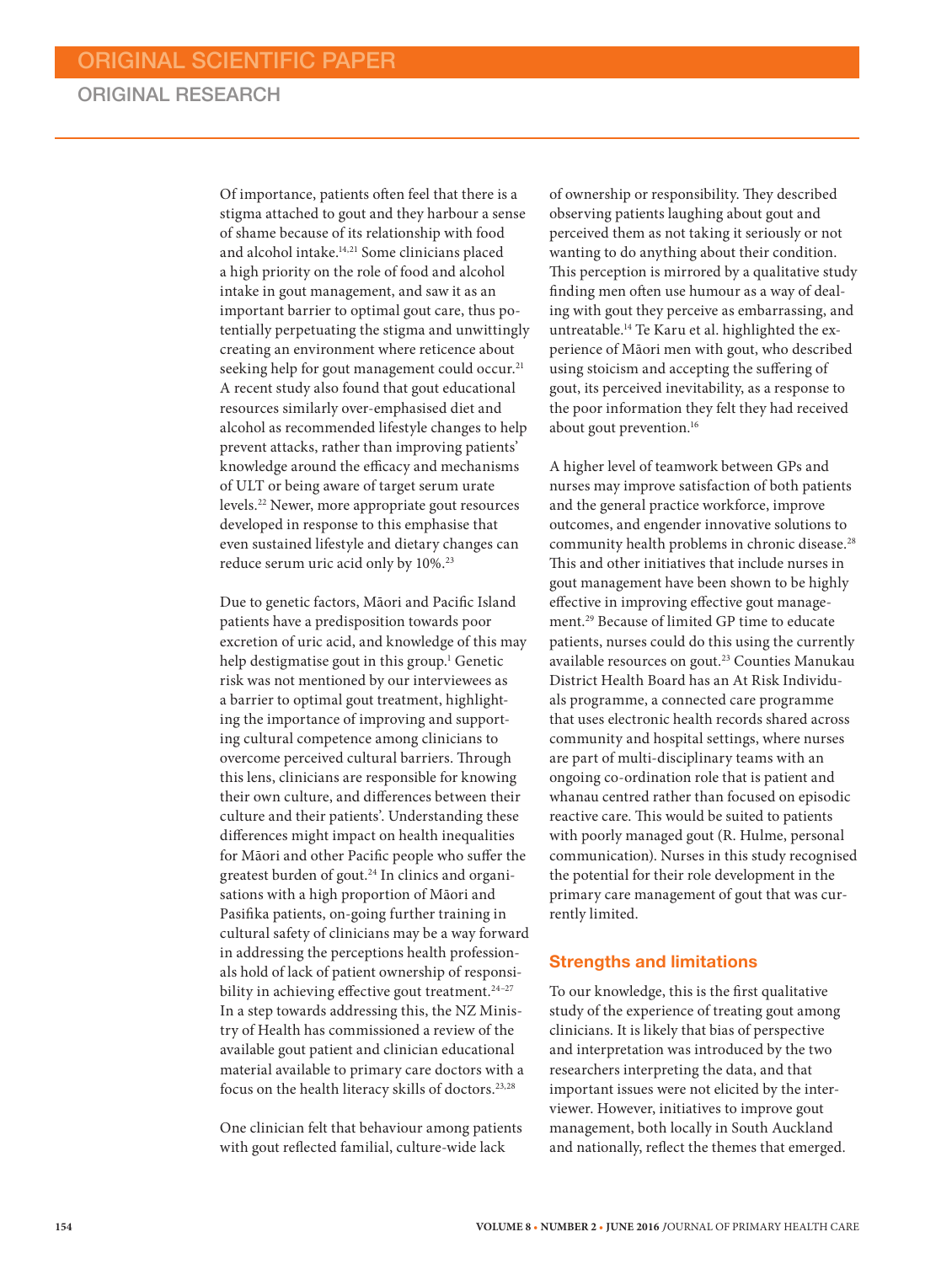Validation of the relevance and importance of themes was sought from participants and groups within and beyond the practices involved, including the members of the Māori Gout Action Group. Data were analysed in depth. Themes were generated from the data and attempts to validate findings were made throughout the research both within and beyond participating practices. However, not all participants who were originally interviewed could be involved in the analysis and formation of themes as they had to attend Continuing Medical Education meetings or research meetings about the findings. Further qualitative studies of gout treatment in other areas of NZ could further explore clinicians' experiences.

The present study suggests clinicians tend to treat gout in South Auckland acutely and on demand rather than preventatively. The clinician–patient relationship was felt to be central for good outcomes, engagement and adherence to lifestyle changes and adherence with ULT. We suggest that over-emphasis on dietary change (which is rarely effective) may be a barrier to effective ULT. Practice nurses appear willing to assist with the education and monitoring of patients with gout. This research and other studies have highlighted that there is much to be done to support GPs treating patients with gout, especially in areas where there is a large burden of disease. We found a need for better guidelines around gout management in order to provide clarity and consistency of gout treatment messages, and a need for emphasis on treating to target with ULT rather than expecting patients to change their lifestyles.

#### **References**

- 1. Hollis-Moffatt JE, Xu X, Dalbeth N, Merriman ME, Topless R, et al. Role of the urate transporter SLC2A9 gene in susceptibility to gout in New Zealand Maori, Pacific Island, and Caucasian case-control sample sets. Arthritis Rheum. 2009:60(11):3485–92. doi:10.1002/art.24938
- 2. Dalbeth N, Lindsay K. The patient's experience of gout: new insights to optimize management. Curr Rheumatol Rep. 2012:14(2):173–8. doi:10.1007/s11926-011-0228-0
- 3. Reaves E, Arroll B. Management of gout in a South Auckland general practice. J Prim Health Care. 2014:6(1):73–8.
- 4. Jackson G, Wright C, Thornley S, Taylor WJ, Te Karu L, et al. Potential unmet need for gout diagnosis and treatment: capture-recapture analysis of a national administrative dataset. Rheumatol. 2012:51(10):1820–4. doi:10.1093/ rheumatology/kes147
- 5. Neogi T. Clinical practice. Gout. N Engl J Med. 2011:364(5):443–52. doi:10.1056/NEJMcp1001124
- 6. Dalbeth N, Kalluru R, Aati O, Horne A, Doyle AJ, McQueen FM. Tendon involvement in the feet of patients with gout: a dual-energy CT study. Ann Rheum Dis. 2013:72(9):1545–8. doi:10.1136/annrheumdis-2012-202786
- 7. Khanna PP, Perez-Ruiz F, Maranian P, Khanna D. Longterm therapy for chronic gout results in clinically important improvements in the health-related quality of life: short form-36 is responsive to change in chronic gout. Rheumatol. 2011:50(4):740–5. doi:10.1093/rheumatology/ keg346
- 8. Jackson G, Dalbeth N, Te Karu L, Winnard D, Gow P, et al. Variation in gout care in Aotearoa New Zealand: a national analysis of quality markers. N Z Med J. 2014:127(1404):37–47.
- 9. Ong BN, Coady DA. Qualitative research: Its relevance and use in musculoskeletal medicine. Topical Reviews: arc Reports on the Rheumatic Diseases. Series 5: Number 9. (2006).
- 10. Mays N, Pope C. Qualitative research in health care. Assessing quality in qualitative research. BMJ. 2000:320(7226):50–2. doi:10.1136/bmj.320.7226.50
- 11. Hulme R. East Tamaki Healthcare Statistics (personal communication, 2012).
- 12. Charmaz K. Constructing grounded theory. A practical guide through qualitative analysis. Thousand Oaks, California: Sage Publications Ltd; 2006.
- 13. Lindsay K, Gow P, Vanderpyl J, Logo P, Dalbeth N. The experience and impact of living with gout: a study of men with chronic gout using a qualitative grounded theory approach. J Clin Rheumatol. 2011:17(1):1–6. doi:10.1097/ RHU.0b013e318204a8f9
- 14. Te Karu L, Bryant L, Elley CR. Maori experiences and perceptions of gout and its treatment: a kaupapa Maori qualitative study. J Prim Health Care. 2013:5(3):214–22.
- 15. Winnard D, Wright C, Taylor WJ, Jackson G, Te Karu L, et al. National prevalence of gout derived from administrative health data in Aotearoa New Zealand. Rheumatol. 2012:51(5):901–9. doi:10.1093/rheumatology/ker361
- 16. Martini N, Bryant L, Te Karu L, Aho L, Chan R, et al. Living with gout in New Zealand: an exploratory study into people's knowledge about the disease and its treatment. J Clin Rheumatol. 2012:18(3):125–9. doi:10.1097/ RHU.0b013e31824e1f6f
- 17. Doherty M, Jansen TL, Nuki G, Pascual E, Perez-Ruiz F, et al. Gout: why is this curable disease so seldom cured? Ann Rheum Dis. 2012:71(11):1765–70. doi:10.1136/annrheumdis-2012-201687
- 18. Spencer K, Carr A, Doherty M. Patient and provider barriers to effective management of gout in general practice: a qualitative study. Ann Rheum Dis. 2012:71(9):1490–5. doi:10.1136/annrheumdis-2011-200801
- 19. Lipworth W, Kerridge I, Brett J, Day R. How clinical and research failures lead to suboptimal prescribing: the example of chronic gout. BMJ. 2011:343:d7459.
- 20. Arroll B. How to treat gout and prevent it in 7 minutes. NZ Doctor. 2013:23.
- 21. Vaccher S, Kannangara DR, Baysari MT, Reath J, Zwar N, et al. Barriers to care in gout: From prescriber to patient. J Rheumatol. 2016:43:144–9.
- 22. Avery AJ, Savelyich B, Teasdale S. Improving the safety features of general practice computer systems. Inform Prim Care. 2003:11(4):203–6.
- 23. Thomas JW, Ward K. Economic profiling of physician specialists: Use of outlier treatment and episode attribution rules. Inquiry. 2006:43(3):271–82. doi:10.5034/inquiryjrnl\_43.3.271